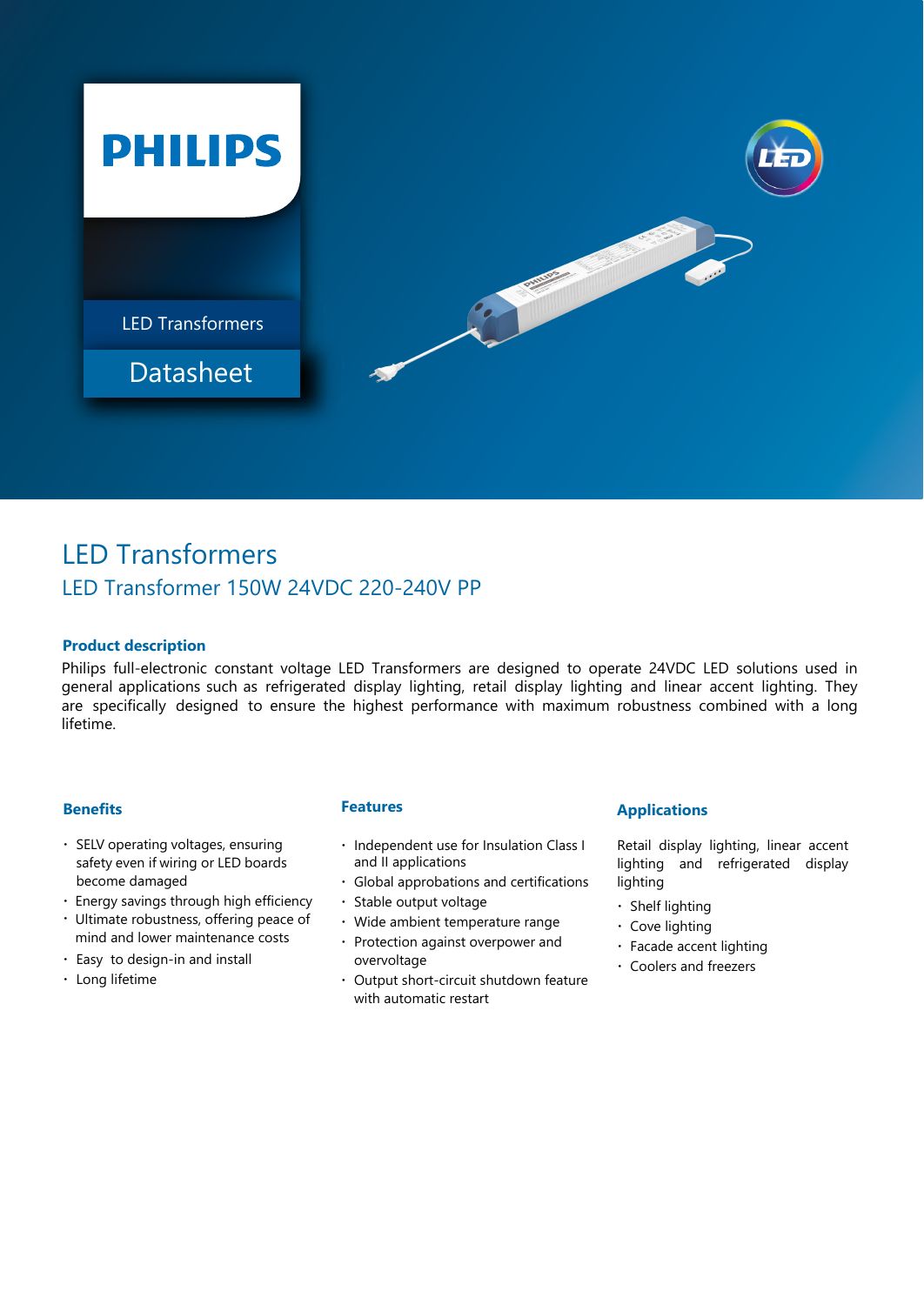## **Electrical input data**

| <b>Specification item</b> | Value    | Unit | Condition                     |
|---------------------------|----------|------|-------------------------------|
| Rated input voltage range | 220  240 | Vac  | Performance                   |
| Rated input voltage range | 198  264 | Vac  | Operational safety            |
| Rated input frequency     | 5060     | Hz   | Performance                   |
| Rated input frequency     | 45  66   | Hz   | Operational safety            |
| Rated input current       | 0.7      | Α    | 230Vac, @ rated output power  |
| Rated input power         | 159      | W    | 230Vac, @ rated output power  |
| Power factor              | 0.98     |      | 230Vac, @ rated output power. |
| Total harmonic distortion | 10       | %    | 230Vac, @ rated output power. |
| Efficiency (typ)          | 93       | %    | 230Vac, @ rated output power. |

## **Electrical output data**

| <b>Specification item</b> | Value            | Unit             | <b>Condition</b>                                            |
|---------------------------|------------------|------------------|-------------------------------------------------------------|
| Regulation method         | Constant Voltage |                  | Rated output voltage = 24VDC                                |
| Output voltage range      | 22.8  25.2       | Vdc              | @ output current range 3.75  6.25A                          |
| Output current range      | 0.16.25          | Adc              |                                                             |
| Output voltage ripple     | < 240            | $mV_{\text{op}}$ |                                                             |
| Rated output power        | 150              | W                |                                                             |
| Line regulation           | $<$ 1            | %                |                                                             |
| Load regulation           | $\leq$ 3         | $\frac{9}{6}$    |                                                             |
| Turn-on delay *           | $\leq 0.5$       | S                | Integrade engine 24VDC module @230Vac with full load < 0.5s |
| Output voltage rise time  | $\leq 50$        | ms               |                                                             |
| Hold-up time              | $\geq 10$        | ms               |                                                             |

# **Logistical data**

| <b>Specification item</b> | Value                                  |
|---------------------------|----------------------------------------|
| Product name              | LED Transformer 150W 24VDC 220-240V PP |
| Order code                | 74077100                               |
| Logistic code 12NC        | 9290 021 06480                         |
| Pieces per box            | 10                                     |

# **Wiring & Connections**

| <b>Specification item</b>   | Value           | Unit            | Condition                               |
|-----------------------------|-----------------|-----------------|-----------------------------------------|
| Input cable cross-section   | $2 \times 0.75$ | mm <sup>2</sup> | Lenght: 1.5m, VDE certified with C plug |
| Voltage rating              | 300             |                 |                                         |
| Output cable cross-section  | $2 \times 0.8$  | mm <sup>2</sup> | Length: 18cm                            |
| Junction box                | 8               | Fold            |                                         |
| Maximum output cable length | 2.5             | m               | CISPR15: between driver and LED module  |
|                             |                 |                 |                                         |
|                             |                 |                 |                                         |

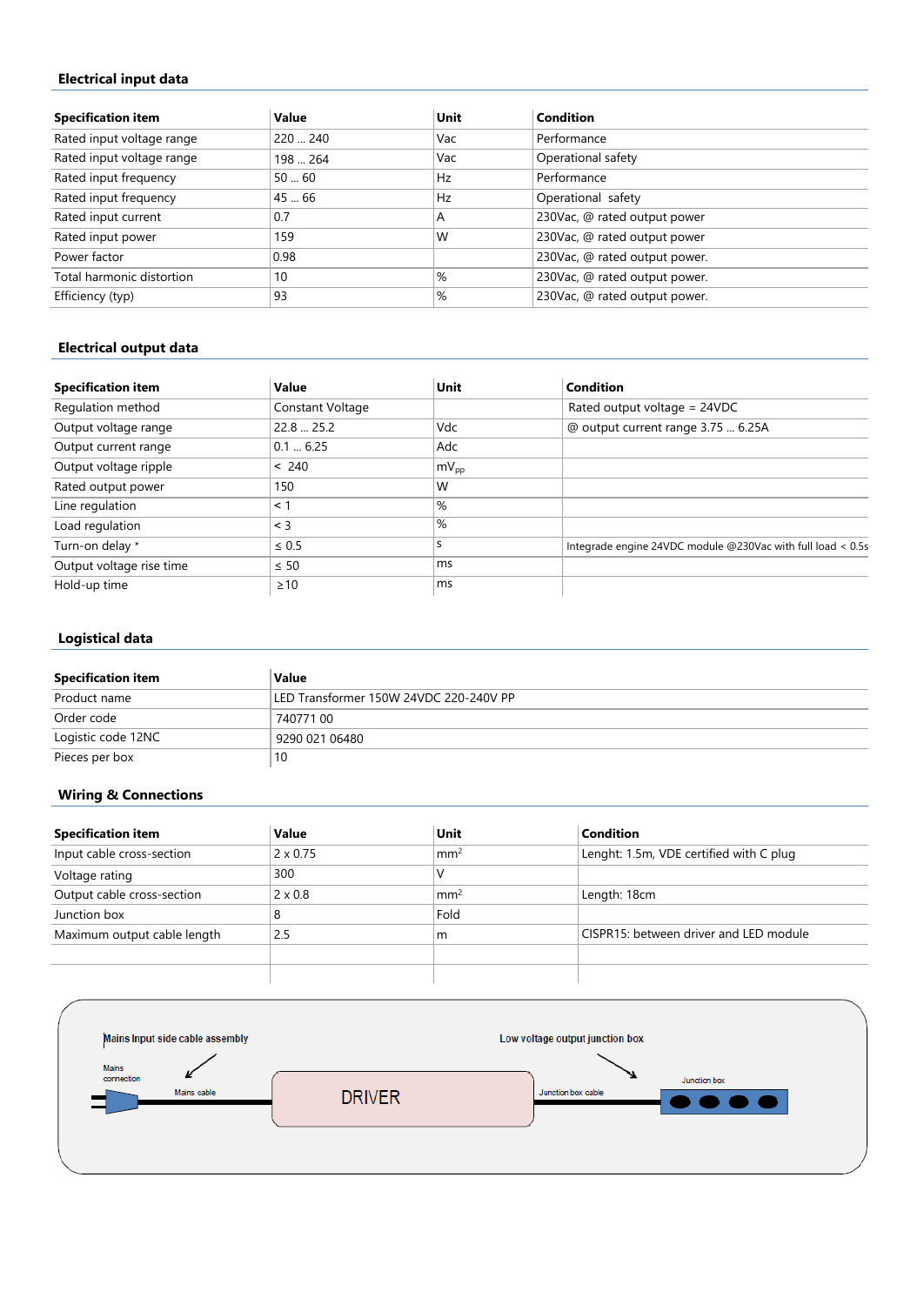#### **Insulation**

| <b>Insulation</b> | <b>Mains</b>  | <b>LED</b>    |
|-------------------|---------------|---------------|
| Mains             |               | SELV (double) |
| LED               | SELV (double) |               |

#### **Dimensions and weight**

| <b>Specification item</b> | Value | Unit | <b>Condition</b>                 |
|---------------------------|-------|------|----------------------------------|
| Length (A1)               | 310   | mm   |                                  |
| Width (B1)                | 40    | mm   |                                  |
| Height (C1)               | 30    | mm   |                                  |
| Fixing hole distance (A2) | 300.0 | mm   | Fixing hole diameter (D): 4.1 mm |
| Fixing hole distance (B2) | 29    | mm   |                                  |
| Weight                    | 580   | gram |                                  |
| Junction box length (G)   | 60    | mm   |                                  |
| Junction box width (E)    | 30    | mm   |                                  |
| Junction box height (K)   | 13    | mm   |                                  |
| Cable hole diameter (J)   | 4.0   | mm   |                                  |
| Cable hole distance (H)   | 10    | mm   |                                  |
| Output cable length (F)   | 18    | cm   |                                  |
| Input cable length (L)    | 1.5   | l m  |                                  |



## **Operational temperatures and humidity**

| <b>Specification item</b>   | Value       | Unit                 | <b>Condition</b>                                                                                   |
|-----------------------------|-------------|----------------------|----------------------------------------------------------------------------------------------------|
| Driver ambient temperature  | $-20$ $+45$ | °C                   | At rated output power. Higher ambient temperature<br>allowed as long as Tcase-max is not exceeded. |
| Tcase-min                   | $-20$       | ∣℃                   |                                                                                                    |
| Tcase-max                   | $+85$       | $^{\circ}$ C         | Max. steady-state Tcase                                                                            |
| Tcase-life                  | $-20$ $+85$ | $\mathsf{C}^{\circ}$ | For rated driver lifetime                                                                          |
| Maximum housing temperature | 110         | °C                   | In case of failure                                                                                 |
| Relative humidity           | 1090        | %                    | Non-condensing                                                                                     |
| Ingress Protection *        | <b>IP20</b> |                      |                                                                                                    |
| Noise and hum               | $\leq 20$   | dB(A)                |                                                                                                    |

\*: The LED Transformer is primarily intended for independent use. It must not be exposed including but not limited to snow, water and ice or any other chemical agent which may have an adverse affect on driver operation and performance. Exposure may lead to driver failure. It is the luminaire manufacturer's / installer's responsibity to prevent exposure.

#### **Storage temperature and humidity**

| <b>Specification item</b> | Value               | Unit | Condition      |
|---------------------------|---------------------|------|----------------|
| Ambient temperature       | $+80$<br>าก<br>∵-∠∪ |      |                |
| Relative humidity         | QE<br>ر  ب          | %    | Non-condensing |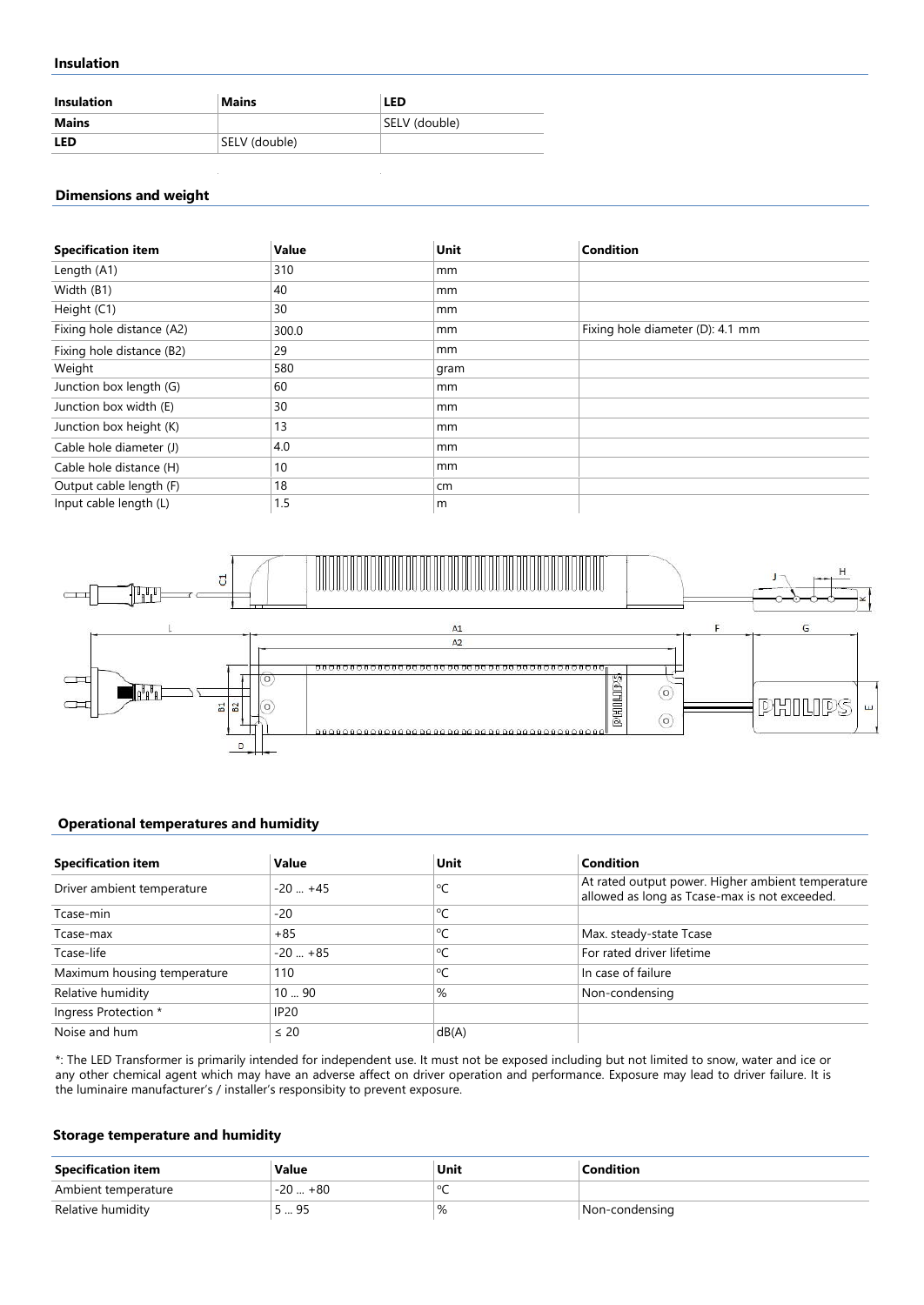**Lifetime**

| <b>Specification item</b> | Value  | Unit  | Condition                                                      |
|---------------------------|--------|-------|----------------------------------------------------------------|
| Rated driver lifetime     | 50,000 | hours | Tcase $\leq$ Tcase-life. Maximum failures = 10%.<br>See graph. |

#### **Features**

| <b>Specification item</b>              | Value  | Remark | <b>Condition</b>                           |
|----------------------------------------|--------|--------|--------------------------------------------|
| Open load protection                   | Yes    |        | $U_{\text{out}}$ (open circuit) = 26V max. |
| Short-circuit protection               | Yes    |        | Hiccup mode, automatic recovering          |
| Overpower protection                   | Yes    |        | Automatic recovering                       |
| Overheating protection                 | Yes    |        | Automatic recovering                       |
| Hot wiring                             | Yes    |        |                                            |
| Suitable insulation class applications | and II |        | Per IEC60598                               |

#### **Certificates and standards**

| <b>Specification item</b> | Value                                                               |
|---------------------------|---------------------------------------------------------------------|
| Approval marks            | / ENEC / F / MM / 110 / Double-insulated / Independent / SELV<br>◡└ |

#### **Inrush current**

| <b>Specification item</b>              | Value | Unit | Condition                                                              |
|----------------------------------------|-------|------|------------------------------------------------------------------------|
| Inrush current $I_{\text{peak}}$ (typ) | 45    |      | Input voltage 230Vac                                                   |
| Inrush current $T_{width}$ (typ)       | 538   | us   | Input voltage 230Vac                                                   |
| Max. recommended number of drivers  4  |       | pcs  | MCB 16A B type, mains impedance $200 \text{m}\Omega + 400 \mu\text{H}$ |



- Specified inrush current values apply for mains impedance of 200mΩ + 400µH

- Twidth specified at 50% of Ipeak

| MCB                         | Rating |      |
|-----------------------------|--------|------|
| В                           | 6A     | 37%  |
| B                           | 10A    | 63%  |
| В                           | 13A    | 81%  |
| В                           | 16A    | 100% |
| В                           | 20A    | 125% |
| $\sf B$                     | 25A    | 156% |
|                             | 6A     | 63%  |
| $\frac{C}{C}$ $\frac{C}{C}$ | 10A    | 104% |
|                             | 13A    | 135% |
|                             | 16A    | 170% |
|                             | 20A    | 208% |
|                             | 25A    | 260% |
| D                           | 6A     | 125% |
| D                           | 10A    | 104% |
| D                           | 13A    | 135% |
| D                           | 16A    | 170% |
| D                           | 20A    | 208% |

**\*** : please check that cable cross sectional area corresponds with MCB rating and type

#### **Surge immunity**

| <b>Specification item</b>         | Value | Unit    | Condition                                       |  |  |  |
|-----------------------------------|-------|---------|-------------------------------------------------|--|--|--|
| Mains surge immunity (diff. mode) | 1/0.5 | kV / kA | L-N, acc. IEC61000-4-5. 2 Ohm, 1.2/50us, 8/20us |  |  |  |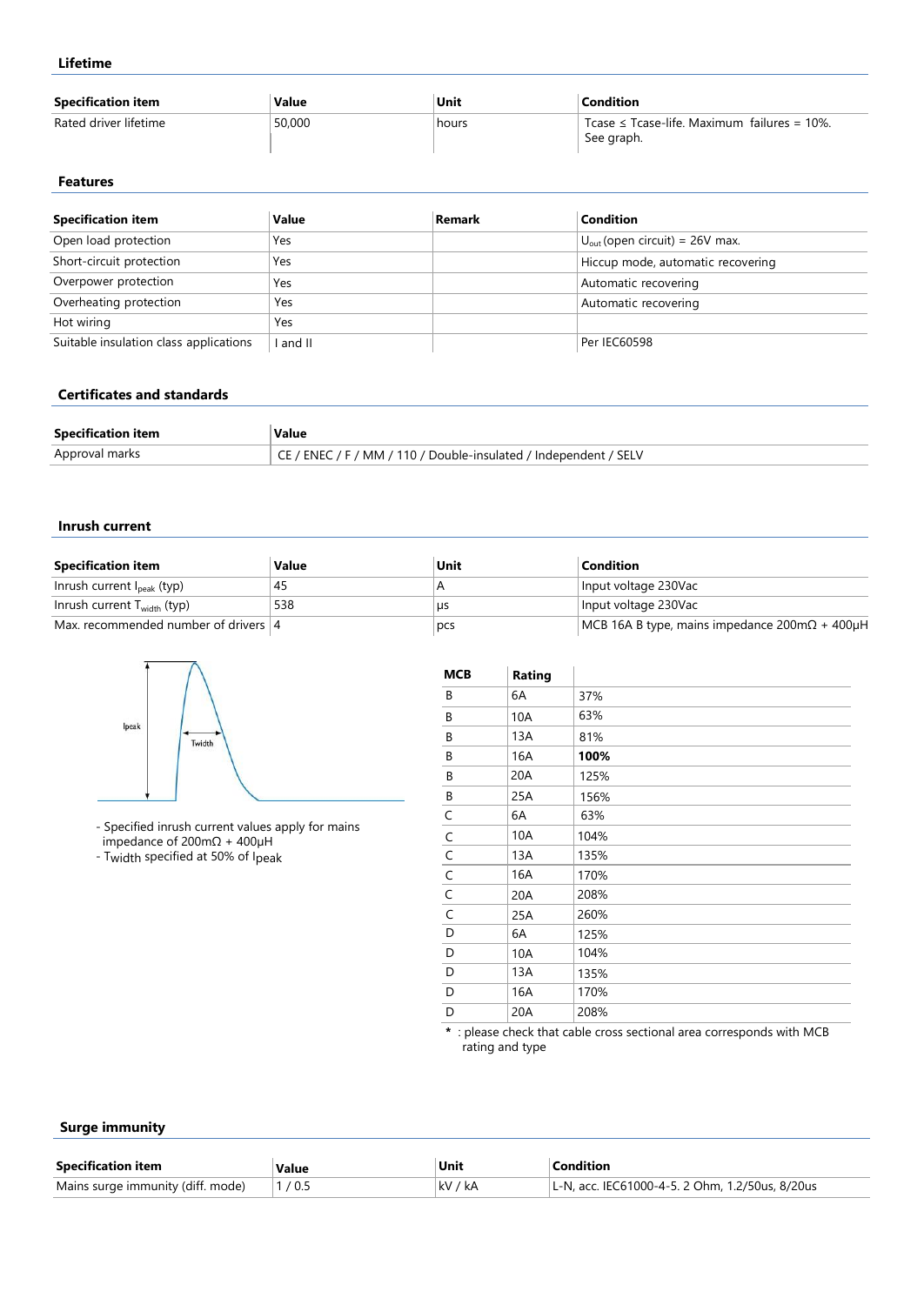#### **Power factor versus output power**



## **Driver efficiency versus output power**



## **Input current THD versus output power**